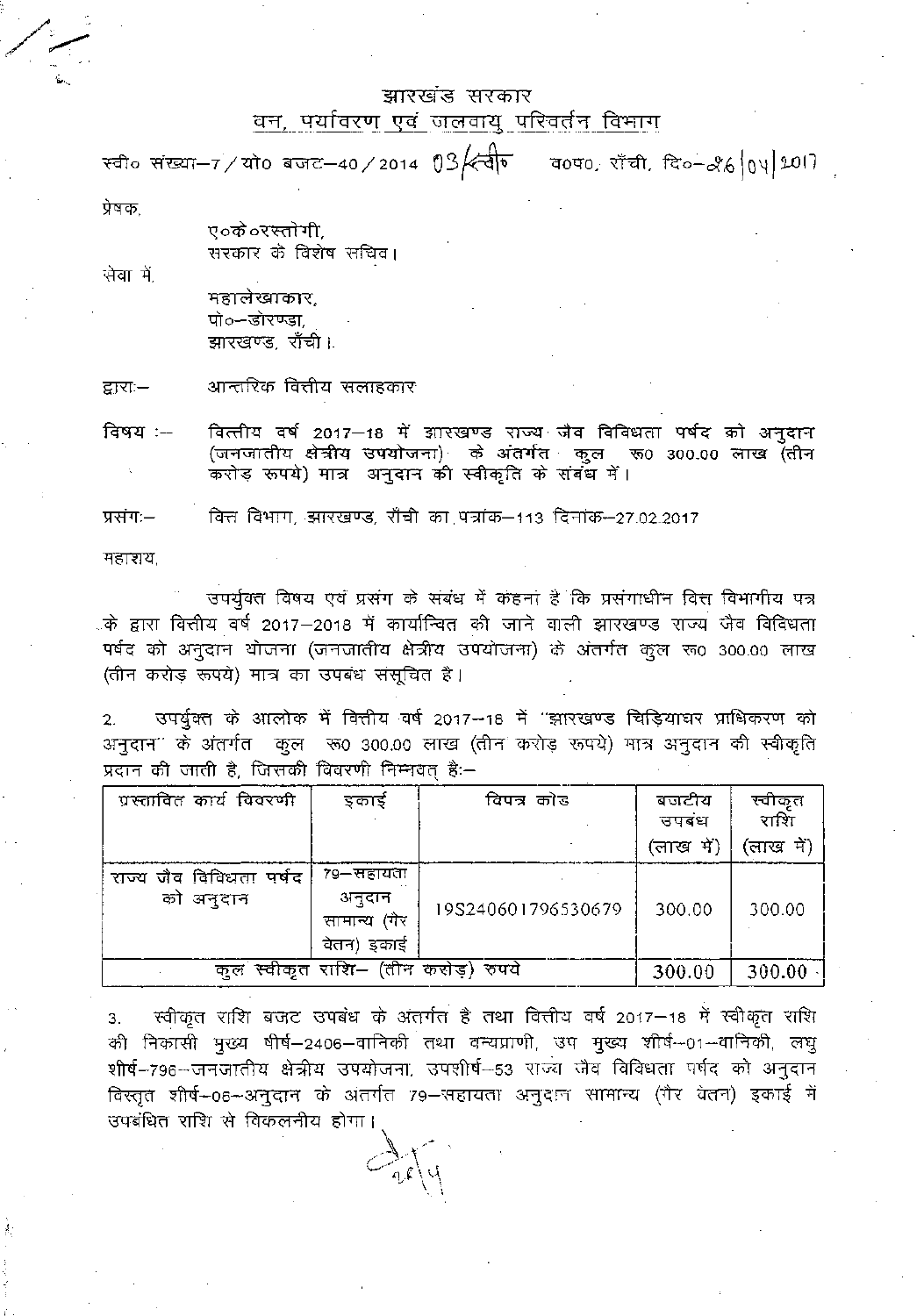स्वीकृत की जा रही राशि का आवंटन मंत्रिमंडल सचिवालय एवं समन्वय विभाग, झारखण्ड, राँची की अधिसूचना संख्या-301 दिनांक-11.03.2015 के आलोक में वन, पर्यावरण -एवं जलवाय् परिवर्तन विभाग के स्तर से निर्गत किया जायेगा।

5. सदस्य सचिव, झारखण्ड राज्य जैव विविधंता पर्षद द्वारा प्राप्त शशि का व्यय, राशि का प्रत्यर्पण आदि निर्धारित वित्तीय मापदंड/निदेश के अनुसार किया जायेगा।

को दी गई <mark>राशि</mark>  $\neq$ अनुदान राशि का अनुश्रवण एवं का दायित्व प्रधान मुख्य बन संरक्षक, झारखण्ड, राँची ⁄ प्रधान भुख्य वन प्राणी–सह–मुख्य वन्य प्राणी प्रतिपालक, झारखण्ड ,राँची का होगा।

6. इस राशि का व्यय राज्य जैव विविधता पर्षद के प्रशासी निकाय द्वारा राज्य जैव विविधता पर्षद की अनुमोदित वार्षिक कार्य योजना के अनुरुप किया जाएगा। योजनाओं का .<br>जैव विविधता पर्षद से स्वीकृति प्राप्त करने के उपरांत सक्षम प्राप्त कर किया जाएगा तथा अभिलेख हेतु एक प्रति अपर वन संरक्षक, विकास, झारखण्ड, राँची के कार्यालय में समर्पित किया जाएगा।

7. - योजनाओं में सामग्री का क्रय वित्त विभाग द्वारा निर्गत दिशा—निर्देश एवं किया जायेगा। के अनुसार की जाएगी तथा निर्माण कार्यों का कार्यान्वयन नियमानुसार निविदा के आधार पर

8. - प्रस्तावित कार्यों के लिए किसी भी अन्य श्रांत से जाएगी। यह जिम्मेवारी सदस्य सचिव, झारखण्ड राज्य प्राधिकरण को होगी।

9. इस राशि के निकासी एवं व्ययन पदाधिकारी वन प्रमंडल पदाधिकारी, वन्य प्राणी होंगे। निकासी एवं व्ययन पदाधिकारी द्वारा यह सुनिश्चित किया जायेगा कि

nd न स्वाकृत सारा से आवके का मकासा एवं प्वच नहां किया जायेगा।<br>कुल राशि का व्यय इस वित्तीय वर्ष में कर लिया जायेगा तथा राशि पी०एल०  $10.$ संधारित किया जाना सुनिश्चित किया जाय।

मजदूरी का भुगतान श्रम नियोजन एवं प्रशिक्षण विभाग, झारखण्ड सरकार द्वारा निर्धारित 11. अद्यतन दर के अनुरूप किया जायगा। मजदूरी मद में स्वीकृत राशि का व्यय योजना के परिमाणकों के अंतर्गत एवं निर्धारित मजदूरी दर के अनुरूप वास्तविक व्यय तक सीमित रखना सुनिश्चित किया जायेगा।

12. 7–1204 दिनांक–20.03.2017 को अनुपालन सुनिश्चित किया भुगतान की जाने वाली राशि का भुगतान मजदूरों के बैंक खाते $\,$ ं ही किया जायेगा साथ ही सामग्री के भुगतान के संबंध में<br>5–20.03.2017 का भनगात्वन समिषित्वत किया जायेगा। कि इस योजना अंतर्गत

13. सदस्य सांचव, झारखण्ड राज्य जय मायवता पपद के द्वारा पह सुाना<br>कि किसी भी परिस्थिति में उनके लिए वित्तीय एवं भौतिक लक्ष्य निर्धारित नहीं हो। तिविधता पर्षद के द्वारा यह

14. नियंत्री तथा निकासी एवं व्ययन पदाधिकारी की यह जिम्मेवारी रहेगी, अगर गयता उन देखने के लिए होता है। इस समय रहे हैं,<br>f का कार्य के विरुद्ध राशि का व्यय किया जा रहा है, ्रित रही है या मिलने जा रही है, तो सूचना संबंधित पदाधिकारी या विभाग को तुरंत देंगें।



 $\ell$